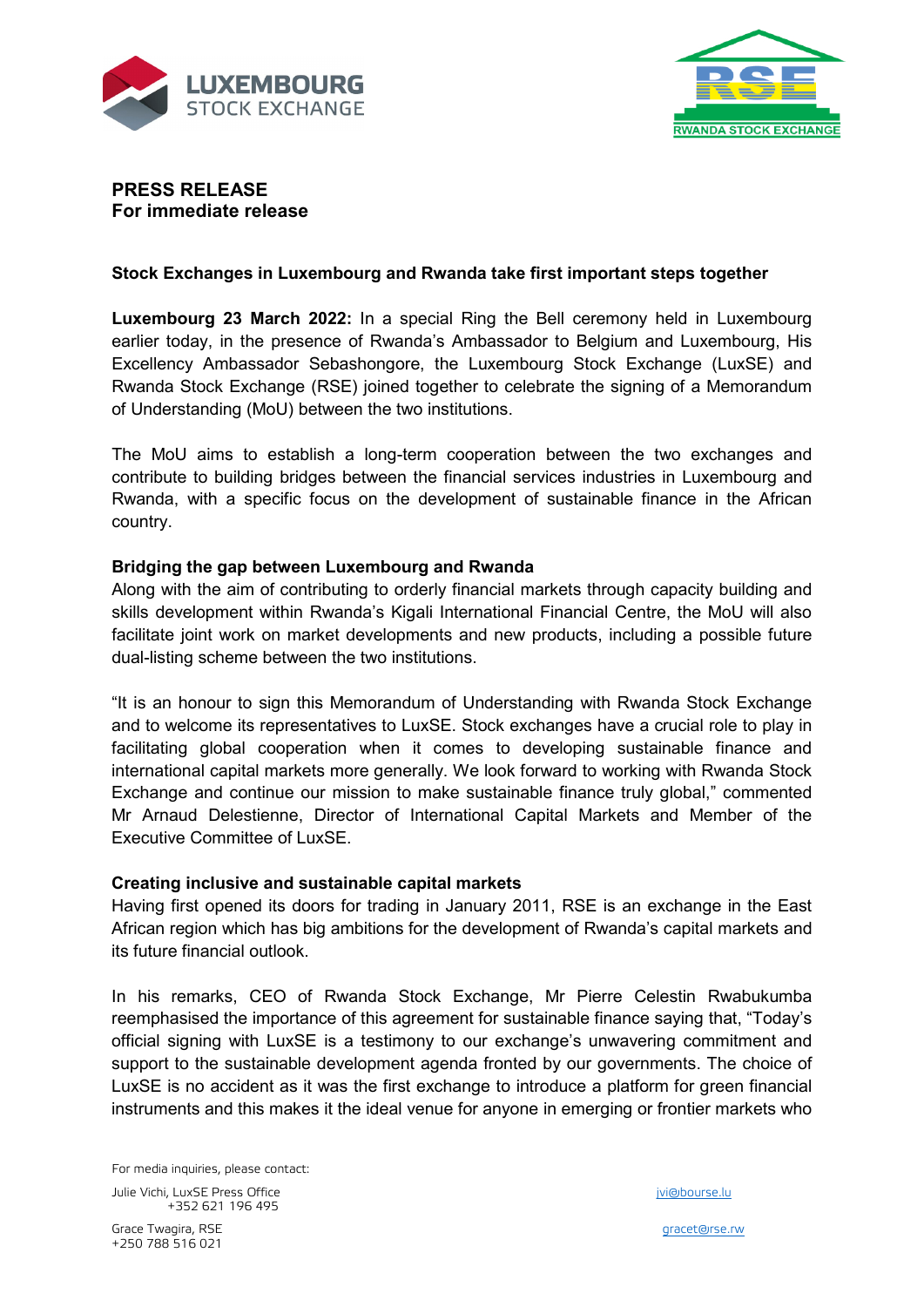



**WANTS STOCK EXCHANGE**<br>to cooperate and make fast progress in sustainable finance. We look building

a more resilient market, especially during this time where everyone is emerging from the COVID-19 pandemic and its aftermath."

#### **Increased cooperation**

LuxSE's clear focus on sustainability through its UN-awarded sustainable finance platform the Luxembourg Green Exchange (LGX), has led the exchange to cooperate with exchanges and other financial institutions in emerging markets to foster sustainable finance across the world. Rwanda has launched several initiatives focused on increasing climate change awareness within and beyond its borders. It was the first African nation to ban the single-use of plastic in 2019 and set up Africa's largest green fund, the National Fund for Environment – FONERWA in 2012, in order to finance its ambitious plans of being carbon neutral and climate resilient by 2050.

The MoU between the two exchanges reflects the increased cooperation between Luxembourg and Rwanda. In October 2021, Luxembourg's Minister of the Economy and Development, Cooperation and Humanitarian Affairs Franz Fayot and Rwanda's Minister of Finance and Economic Planning Dr. Uzziel Ndagijimana, signed an MoU on the development of a financial centre in Kigali, with a specific focus on capacity building, sustainable finance as well as the establishment of a fintech ecosystem and an impact investment market.

- Ends -

#### **About the Luxembourg Stock Exchange**

The Luxembourg Stock Exchange (LuxSE) is the gateway to access international investors. With more than 37,000 listed securities, including 33,000 debt instruments, from 2,000 issuers in 100 countries, LuxSE is one of the world's leading exchanges for the listing of international debt securities and offers a unique and integrated service offering covering listing, trading and information services.

In 2016, LuxSE launched the Luxembourg Green Exchange (LGX) and became the first exchange in the world to operate a platform dedicated entirely to sustainable securities. LGX has become a meeting place for issuers of sustainable products and impact-conscious investors, and encompasses more than 1,300 green, social, sustainability and sustainability-linked bonds from 230 issuers in 50 countries. For more information, visit [www.bourse.lu](http://www.bourse.lu/)

#### **About the Rwanda Stock Exchange**

For media inquiries, please contact:

Julie Vichi, LuxSE Press Office in the state of the state of the state of the state in the state of the state of the state of the state of the state of the state of the state of the state of the state of the state of the s +352 621 196 495

Grace Twagira, RSE and the contract of the contract of the contract of the contract of the contract of the contract of the contract of the contract of the contract of the contract of the contract of the contract of the con +250 788 516 021